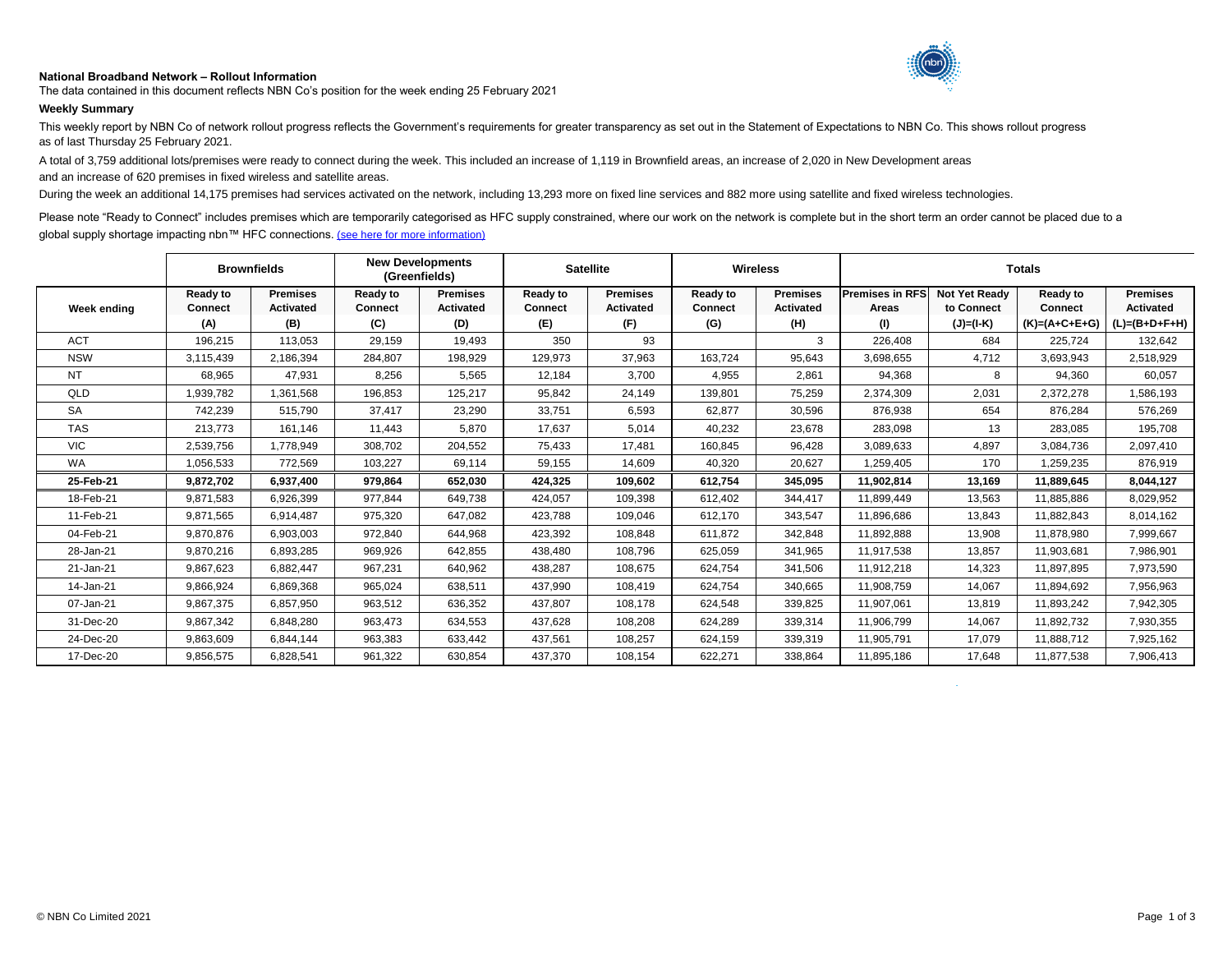## **National Broadband Network – Rollout Information**

The data contained in this document reflects NBN Co's position for the week ending 25 February 2021



|             | <b>Brownfields</b>                |                                     | <b>New Developments</b><br>(Greenfields) |                                     | <b>Satellite</b>                  |                                     | <b>Wireless</b>            |                                     | <b>Totals</b>                   |                                    |                                   |                                     |
|-------------|-----------------------------------|-------------------------------------|------------------------------------------|-------------------------------------|-----------------------------------|-------------------------------------|----------------------------|-------------------------------------|---------------------------------|------------------------------------|-----------------------------------|-------------------------------------|
| Week ending | <b>Ready to</b><br><b>Connect</b> | <b>Premises</b><br><b>Activated</b> | <b>Ready to</b><br><b>Connect</b>        | <b>Premises</b><br><b>Activated</b> | <b>Ready to</b><br><b>Connect</b> | <b>Premises</b><br><b>Activated</b> | Ready to<br><b>Connect</b> | <b>Premises</b><br><b>Activated</b> | <b>Premises in RFS</b><br>Areas | <b>Not Yet Ready</b><br>to Connect | <b>Ready to</b><br><b>Connect</b> | <b>Premises</b><br><b>Activated</b> |
|             | (A)                               | (B)                                 | (C)                                      | (D)                                 | (E)                               | (F)                                 | (G)                        | (H)                                 | (1)                             | (J)=(I-K)                          | $(K)=(A+C+E+G)$                   | $(L)=(B+D+F+H)$                     |
| 10-Dec-20   | 9,851,955                         | 6,810,575                           | 958,436                                  | 627,913                             | 437,134                           | 107,950                             | 622,420                    | 338,184                             | 11,888,451                      | 18,506                             | 11,869,945                        | 7,884,622                           |
| 03-Dec-20   | 9,849,315                         | 6,791,601                           | 956,127                                  | 625,122                             | 436,977                           | 107,655                             | 622,053                    | 337,365                             | 11,883,015                      | 18,543                             | 11,864,472                        | 7,861,743                           |
| 26-Nov-20   | 9,847,974                         | 6,776,271                           | 953,210                                  | 623.106                             | 436,760                           | 107,484                             | 620.867                    | 336,748                             | 11,877,962                      | 19,151                             | 11,858,811                        | 7,843,609                           |
| 19-Nov-20   | 9,846,231                         | 6,757,774                           | 950,754                                  | 620,649                             | 436,487                           | 107,256                             | 620,610                    | 335,887                             | 11,873,933                      | 19,851                             | 11,854,082                        | 7,821,566                           |
| 12-Nov-20   | 9,844,395                         | 6,738,785                           | 948,717                                  | 618,099                             | 436,390                           | 106,993                             | 620,480                    | 335,055                             | 11,870,148                      | 20,166                             | 11,849,982                        | 7,798,932                           |
| 05-Nov-20   | 9,842,637                         | 6,717,902                           | 946,077                                  | 615,593                             | 435,994                           | 106,851                             | 620,311                    | 334,182                             | 11,865,605                      | 20,586                             | 11,845,019                        | 7,774,528                           |
| 29-Oct-20   | 9,839,093                         | 6,700,762                           | 944,123                                  | 613,777                             | 435,771                           | 106,697                             | 619,207                    | 333,526                             | 11,860,104                      | 21,910                             | 11,838,194                        | 7,754,762                           |
| 22-Oct-20   | 9,837,747                         | 6,686,003                           | 942,524                                  | 611,535                             | 435,473                           | 106,547                             | 618,926                    | 332,839                             | 11,857,672                      | 23,002                             | 11,834,670                        | 7,736,924                           |
| 15-Oct-20   | 9,835,053                         | 6,663,482                           | 939,850                                  | 608,887                             | 435,228                           | 106,254                             | 618,772                    | 331,856                             | 11,851,997                      | 23,094                             | 11,828,903                        | 7,710,479                           |
| 08-Oct-20   | 9,831,922                         | 6,639,962                           | 936,662                                  | 606,722                             | 434,957                           | 105,987                             | 618.447                    | 331,046                             | 11,846,203                      | 24,215                             | 11,821,988                        | 7,683,717                           |
| 01-Oct-20   | 9,832,330                         | 6,618,476                           | 934,218                                  | 604,516                             | 434,860                           | 105,750                             | 618,289                    | 330,438                             | 11,844,586                      | 24,889                             | 11,819,697                        | 7,659,180                           |
| 24-Sep-20   | 9,829,453                         | 6,595,147                           | 930,944                                  | 602,433                             | 434,652                           | 105,582                             | 617,621                    | 329,871                             | 11,839,502                      | 26,832                             | 11,812,670                        | 7,633,033                           |
| 17-Sep-20   | 9,828,628                         | 6,570,564                           | 927,483                                  | 600,278                             | 434,406                           | 105,246                             | 617,396                    | 329,119                             | 11,834,560                      | 26,647                             | 11,807,913                        | 7,605,207                           |
| 10-Sep-20   | 9,826,799                         | 6,544,462                           | 923,534                                  | 597,725                             | 434,195                           | 104,936                             | 616,884                    | 328,027                             | 11,828,709                      | 27,297                             | 11,801,412                        | 7,575,150                           |
| 03-Sep-20   | 9,824,067                         | 6,519,328                           | 920,618                                  | 595,301                             | 433,987                           | 104.628                             | 616,596                    | 327,088                             | 11,824,028                      | 28,760                             | 11,795,268                        | 7,546,345                           |
| 27-Aug-20   | 9,823,065                         | 6,494,912                           | 917.027                                  | 592,959                             | 433,782                           | 104.379                             | 616,071                    | 326,176                             | 11,818,974                      | 29,029                             | 11,789,945                        | 7,518,426                           |
| 20-Aug-20   | 9,822,265                         | 6,470,256                           | 914,036                                  | 590,611                             | 433,576                           | 104,039                             | 615,754                    | 325,185                             | 11,815,154                      | 29,523                             | 11,785,631                        | 7,490,091                           |
| 13-Aug-20   | 9,820,037                         | 6,445,229                           | 910,112                                  | 588,066                             | 433,334                           | 103,678                             | 615.420                    | 324,286                             | 11,808,897                      | 29,994                             | 11,778,903                        | 7,461,259                           |
| 06-Aug-20   | 9.816.320                         | 6,420,192                           | 905.884                                  | 585.524                             | 433,131                           | 103.291                             | 615,860                    | 323,442                             | 11,803,880                      | 32,685                             | 11.771.195                        | 7,432,449                           |
| 30-Jul-20   | 9,813,967                         | 6,396,198                           | 901,958                                  | 583,090                             | 432,745                           | 103,046                             | 614,791                    | 322,726                             | 11,796,313                      | 32,852                             | 11,763,461                        | 7,405,060                           |